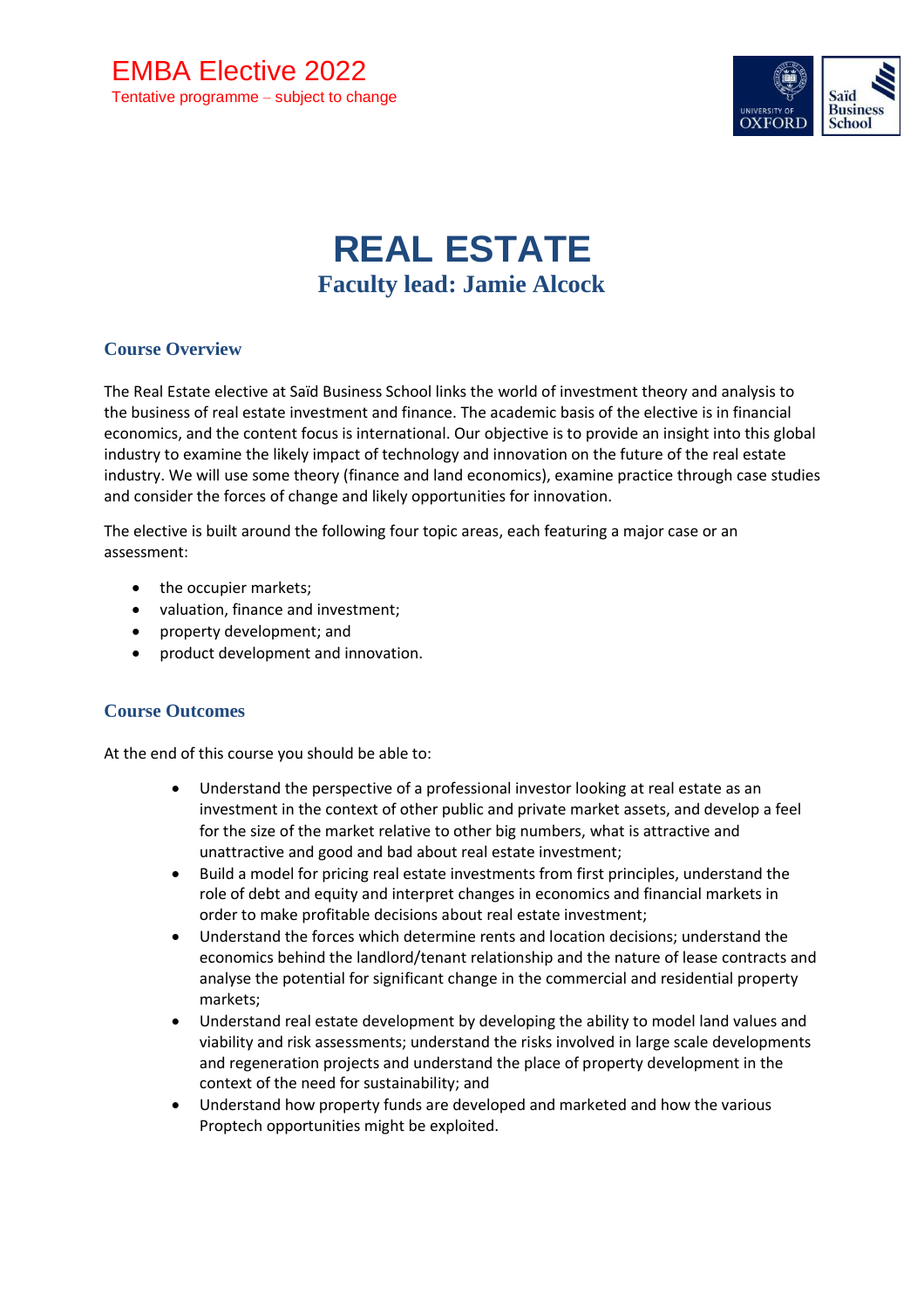

# **Course Schedule**

Timings of live sessions are shown in UK time (BST).

| <b>MONDAY</b><br>13 June | <b>TUESDAY</b><br>14 June | <b>WEDNESDAY</b><br>15 June | <b>THURSDAY</b><br>16 June | <b>FRIDAY</b><br>17 June | <b>SATURDAY</b><br>18 June |
|--------------------------|---------------------------|-----------------------------|----------------------------|--------------------------|----------------------------|
|                          |                           |                             |                            |                          |                            |
| 11:00-12:30              |                           | 11:00-12:30                 |                            | 11:00-12:30              | 11:00-12:30                |
|                          |                           |                             |                            |                          |                            |
| 13:00-14:30              |                           | 13:00-14:30                 |                            | 13:00-14:30              | 13:00-14:30                |
|                          |                           |                             |                            |                          |                            |
| 14:45-16:00              |                           | 14:45-16:00                 |                            | 14:45-16:00              | 14:45-16:00                |

#### **Faculty Profile:**



**Jamie Alcock, Executive Director - Future of Real Estate Initiative**, Saïd Business School, University of Oxford

Jamie Alcock is the Executive Director of the Future of Real Estate (FoRE) initiative at the University of Oxford.

Prior to this he was an Associate Professor of Finance at the University of Sydney Business School, where he established the University of Sydney Real Estate Case Competition and the Real Estate Finance & Investment research group. He has previously held appointments at The University of Cambridge and the University of Queensland.

Jamie's research has explored the pricing and management of asymmetries in real estate and financial markets. He has published over forty refereed research articles and reports in high quality international journals such as Review of Finance, The Journal of Banking and Finance, The Journal of Futures Markets, and Journal of Real Estate Finance and Economics. The quality of his research has been recognised through multiple international prizes for research excellence.

Jamie is a respected research degree supervisor having supervised nine PhD students, with eight completions (almost all awarded 'without corrections'), over 50 Masters dissertations and nine Australian honours dissertations - with all nine awarded 'first-class honours.' Jamie's doctoral students have obtained academic positions at the University of Cambridge, Cornell University, Penn state University, The Tippie School (Iowa), Purdue University, The University of New South Wales and The University of Queensland. All but one of his PhD students have won international prizes for the research conducted under his supervision.